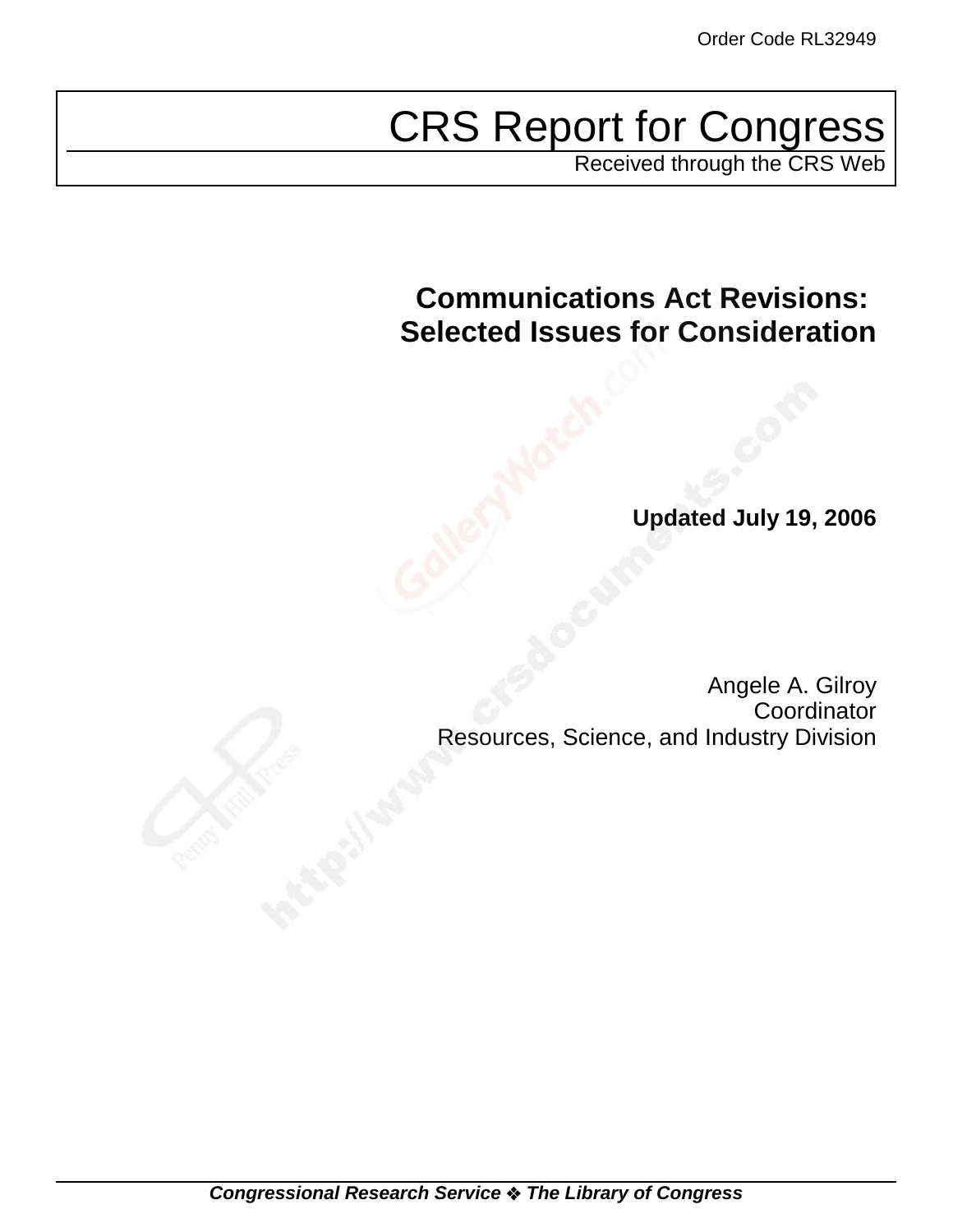### Communications Act Revisions: Selected Issues for Consideration

### **Summary**

The passage of the 1996 Telecommunications Act (P.L.104-104) resulted in a major revision of the Communications Act of 1934 (47U.S.C. 151 et seq.) to address the emergence of competition in what were previously considered to be monopolistic markets. Although less than a decade has passed, a consensus has grown that existing laws that govern the telecommunications and broadcasting sectors have become inadequate to meet the Nation's changing telecommunications environment. Technological changes such as the advancement of Internet technology to supply data, voice, and video, the transition to digital television, as well as the growing convergence in the telecommunications sector have, according to many policymakers, made it necessary to consider another "rewrite" or revision, of the laws governing these markets.

What role the  $109<sup>th</sup>$  Congress may play in such a revision remains unclear. While there seems to be a growing consensus for reform, there are some, who question the need for a significant revision. While the House passed a telecommunications reform measure (H.R. 5252) on June 8, 2006, it is unclear whether a comprehensive telecommunications bill passed by the Senate Commerce Committee will make it to floor for consideration prior to the close of the  $109<sup>th</sup>$ Congress. Regardless of the final outcome, Congress has taken and is expected to continue to pursue an active role in examining and debating the issues related to a possible revision of existing telecommunications law.

This report provides an overview of selected topics which the 109<sup>th</sup> Congress may address in its examination of telecommunications issues. While far from a definitive list, the issues selected are wide-ranging and touch upon topics central to the telecommunications reform debate. The issues included in this report cover: broadband Internet regulation and access; broadcast indecency; digital television transition; Federal Communications Commission structure and reform; intercarrier compensation; media ownership rules; municipal deployment of broadband; public safety communications, the "savings clause" and monopoly issues; spectrum auctions; and universal service fund reform.

This report addresses major issues, rather than addressing specific legislative activity. The underlying references to CRS products, included at the end of each issue, should be used to expand upon the issue, update relevant events and, where appropriate, track Congressional activity. This report will be updated occasionally.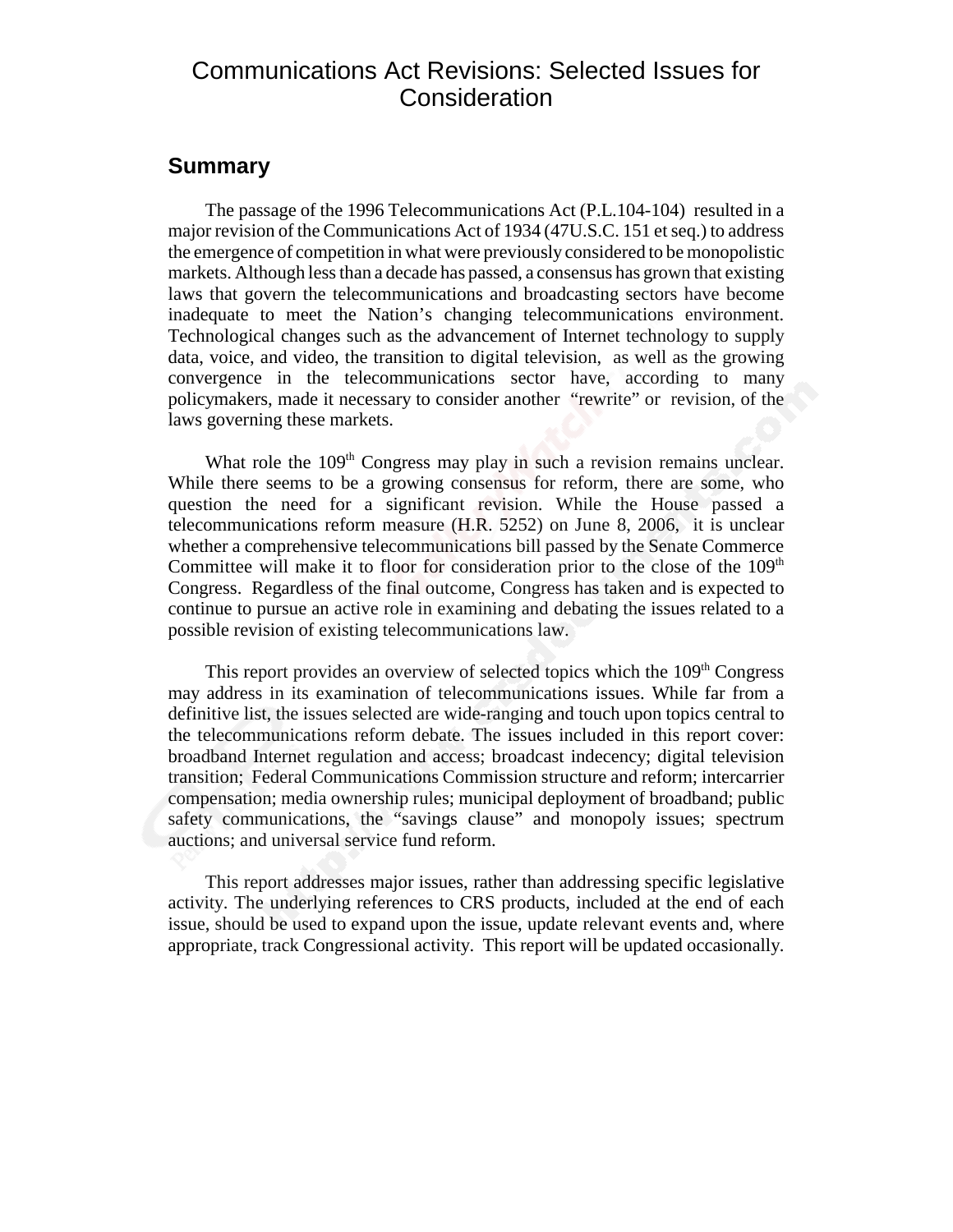### **Contents**

| ್ತಲ<br><b>BERRY</b> |
|---------------------|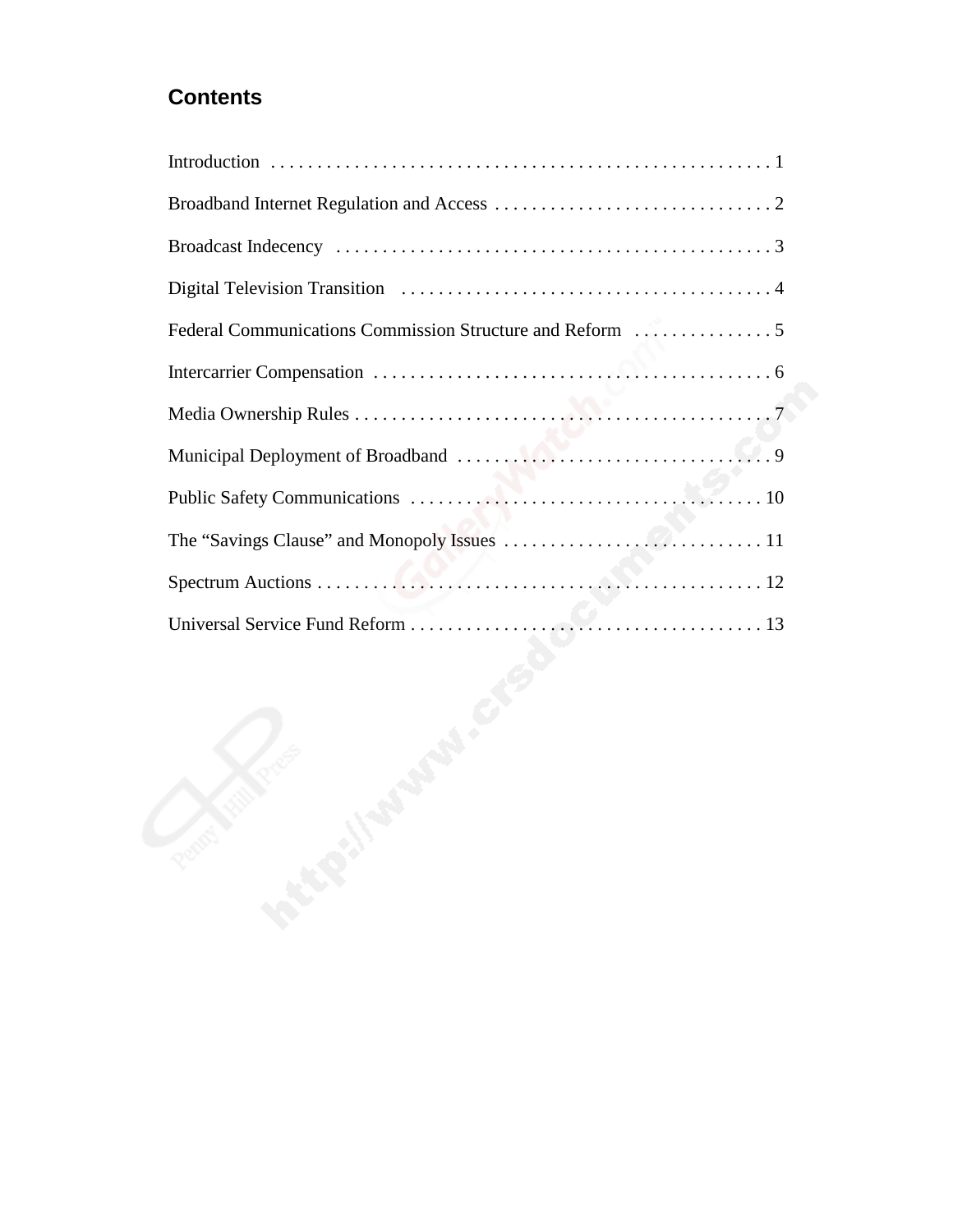## Communications Act Revisions: Selected Issues for Consideration

### **Introduction**

The Telecommunications Act of 1996 (the 1996 Act), signed into law on February 8, 1996 (P.L.104-104), represented the first major rewrite of our nation's telecommunications policy. The 1996 Act redefined and recast the Communications Act of 1934(1934 Act) (47U.S.C.151et.seq.) to address the emergence of competition in what were previously considered to be monopolistic markets. Despite its relatively recent enactment, however, a consensus has been growing that the 1996 Act fails to adequately address the convergence and technological changes now facing the telecommunications and broadcasting sectors. Although many policymakers (as well as the popular and trade press) have labeled efforts to revise existing telecommunications law "the rewrite or revision of the 1996 Act," in actuality the revisions being considered are likely to go beyond what is included in the 1996 Act and will add to and modify the underlying statute which is the 1934 Act.

What role the  $109<sup>th</sup>$  Congress may play in such a revision has yet to be determined. While the House passed a telecommunications reform measure (H.R. 5252) on June 8, 2006, it is unclear whether a comprehensive telecommunications bill passed by the Senate Commerce Committee will make it to the floor for consideration prior to the close of the  $109<sup>th</sup>$  Congress. It is uncertain whether a consensus can be formed to pass a comprehensive telecommunications reform measure, however, it is possible that more narrowly focused incremental revisions may be passed in conjunction with other legislative vehicles. Regardless of the outcome of legislative proposals, however, Congress has taken, and is expected to continue to take, an active role in examining and debating the issues that such a revision may entail.

This report provides an introduction to selected issues which might be considered if Congress chooses to revise telecommunications law. While far from an exhaustive list, the following issues have been selected for discussion due to their relevance and prominence in the current telecommunications reform debate: broadband Internet regulation and access; broadcast indecency; digital television transition; Federal Communications Commission structure and reform; intercarrier compensation; media ownership rules; municipal deployment of broadband; public safety communications; the "savings clause" and monopoly issues; spectrum auctions; and universal service fund reform. Other issues such as taxation, privacy, and copyright, to name a few, while of equal importance, go beyond the scope of this report and may be found in other CRS products. This report is not a tool for tracking legislation. The underlying references to CRS products included, if available, at the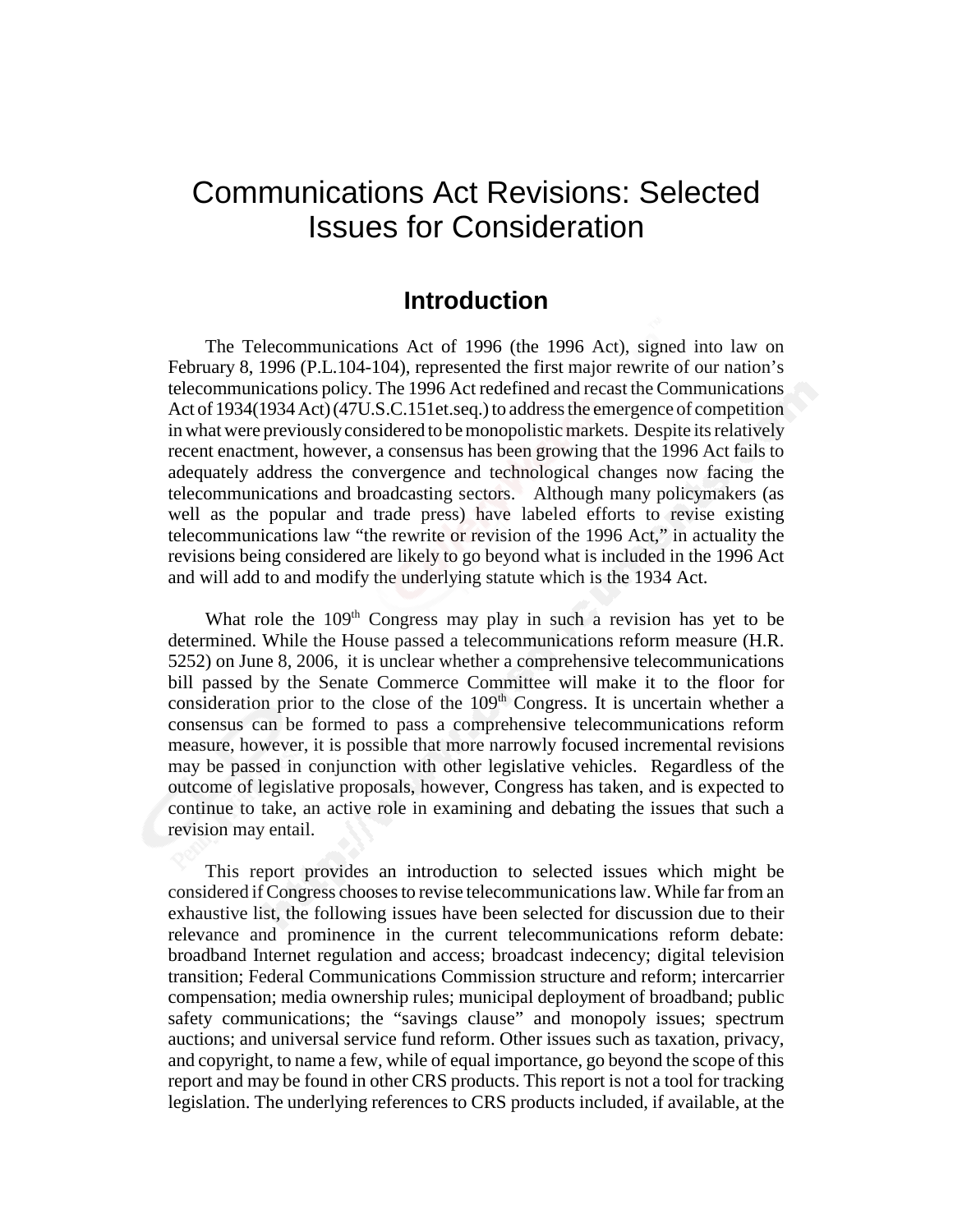end of each issue, should be used to update relevant events and, to track Congressional activity. This report will be updated occasionally.

### **Broadband Internet Regulation and Access<sup>1</sup>**

Broadband Internet access gives users the ability to send and receive data at speeds far greater than conventional "dial up" Internet access over existing telephone lines. Broadband technologies — cable modem, digital subscriber line (DSL), satellite, and fixed wireless Internet — are currently being deployed nationwide primarily by the private sector. While President Bush has set a goal of universal broadband availability by 2007, some areas of the nation, particularly rural and low-income communities, continue to lack full access to high-speed broadband Internet service. In order to address this problem, the 109th Congress is considering the scope and effect of federal broadband financial assistance programs (including universal service), and the impact of telecommunications regulation and new technologies on broadband deployment.

 Some policymakers, believing that disparities in broadband access across American society could have adverse economic and social consequences on those left behind, assert that the federal government should play a more active role to avoid a "digital divide" in broadband access. One approach is for the federal government to provide financial assistance to support broadband deployment in underserved areas. Others, however, question the reality of the "digital divide," and argue that federal intervention in the broadband marketplace would be premature and, in some cases, counterproductive. The regulatory treatment of broadband technologies, whether offered by traditional or emerging providers, or incumbents or new entrants, has also become a major focal point in the debate. Whether present laws and subsequent regulatory policies are necessary to ensure the development of competition and its subsequent consumer benefits, or are overly burdensome and only discourage needed investment in and deployment of broadband services, continues to be at issue. The policy debate focuses on a number of issues including the extent to which legacy regulations should be applied to traditional providers as they enter new markets; the extent to which legacy regulations should be imposed on new entrants as they compete with traditional providers in their markets; and, the appropriate treatment of new and converging technologies.

Finally, emerging broadband technologies — such as wireless (including "3G", "wi-fi" and "Wimax") and broadband over power lines (BPL) — continue to be developed and/or deployed and have the potential to affect the regulatory and market landscape of broadband deployment. Congress and the FCC will likely consider policies to address the emergence of these and other new broadband technologies.

#### **For Further Information**

CRS Report RL33542, *Broadband Internet Regulation and Access: Background and Issues*, by Angele A. Gilroy and Lennard G. Kruger.

<sup>&</sup>lt;sup>1</sup> Lennard G. Kruger, Specialist in Science and Technology, and Angele A. Gilroy, Specialist in Telecommunications Policy, Resources, Science, and Industry Division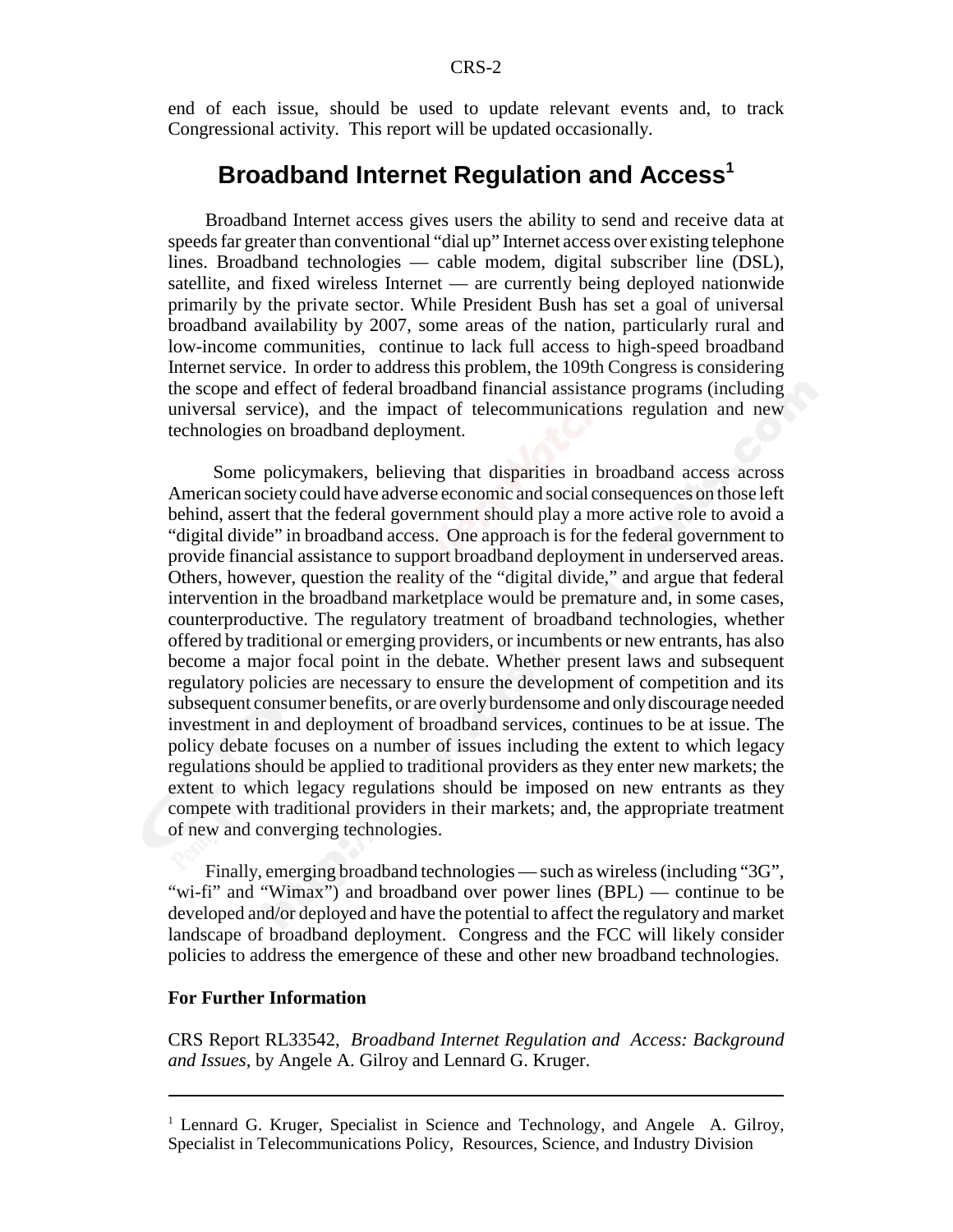### **Broadcast Indecency2**

Two prominent television events in recent years have placed increased attention on the Federal Communications Commission (FCC) and its broadcast indecency regulations. The airing of an expletive during the 2003 Golden Globe Awards and the subsequent ruling of the FCC's Enforcement Bureau, coupled with the controversy surrounding the 2004 Super Bowl half-time show, have brought broadcast indecency to the forefront of the congressional agenda. During the 109th Congress, several bills have been introduced to increase the penalties imposed for broadcast indecency and prohibit the broadcast of certain words and phrases. Legislation to apply the broadcast indecency regulations to cable television is also being considered.

Title 18 of the United States Code makes it unlawful to utter "any obscene, indecent, or profane language by means of radio communication"(18 U.S.C. 1464). Violators of this provision are subject to fines or imprisonment of up to two years. The FCC has the authority to enforce this provision by forfeiture or revocation of license. The Commission's authority to regulate material that is indecent, but not obscene, was upheld by the Supreme Court in *Federal Communications Commission v. Pacifica Foundation*. Pursuant to the Court's decision, whether any such material is "patently offensive" is determined by "contemporary community standards for the broadcast medium." The Court noted that indecency is "largely a function of context — it cannot be judged in the abstract."

In 1995, the FCC modified its indecency regulations to prohibit the broadcast of any material which is indecent on any day between 6 a.m. and 10 p.m. These regulations have been enforced primarily with respect to radio broadcasts and thus have been applied to indecent language rather than to images. However, the Commission has recently initiated more enforcement actions against broadcast television. Broadcasts deemed indecent are subject to a forfeiture of up to \$32,500 per violation. In 2004, the FCC has started to consider each utterance of an indecent word as a separate violation, rather than viewing the entire program as a single violation, which could lead to fines in excess of \$32,500. Legislation being considered could increase the penalties to up to \$500,000 per violation, and would also apply the increased penalties to performers as well as broadcast licensees.

While the FCC has increased its enforcement of the broadcast indecency regulations in recent years, some argue that the fines levied are so small that the broadcasters simply consider them a cost of doing business. Increased penalties imposed on broadcasters and performers are viewed as the only way to deter the airing of indecent programming. Others argue that the indecency regulations themselves have no constitutional justification, that imposing the regulations on cable television would violate the First Amendment, and that imposing the increased fines on performers could have a chilling effect on free speech. They also cite optional measures, such as the use of the V-chip, as a more appropriate way to protect the public from what they may feel is inappropriate material.

<sup>&</sup>lt;sup>2</sup> Angie A. Welborn, Legislative Attorney, American Law Division.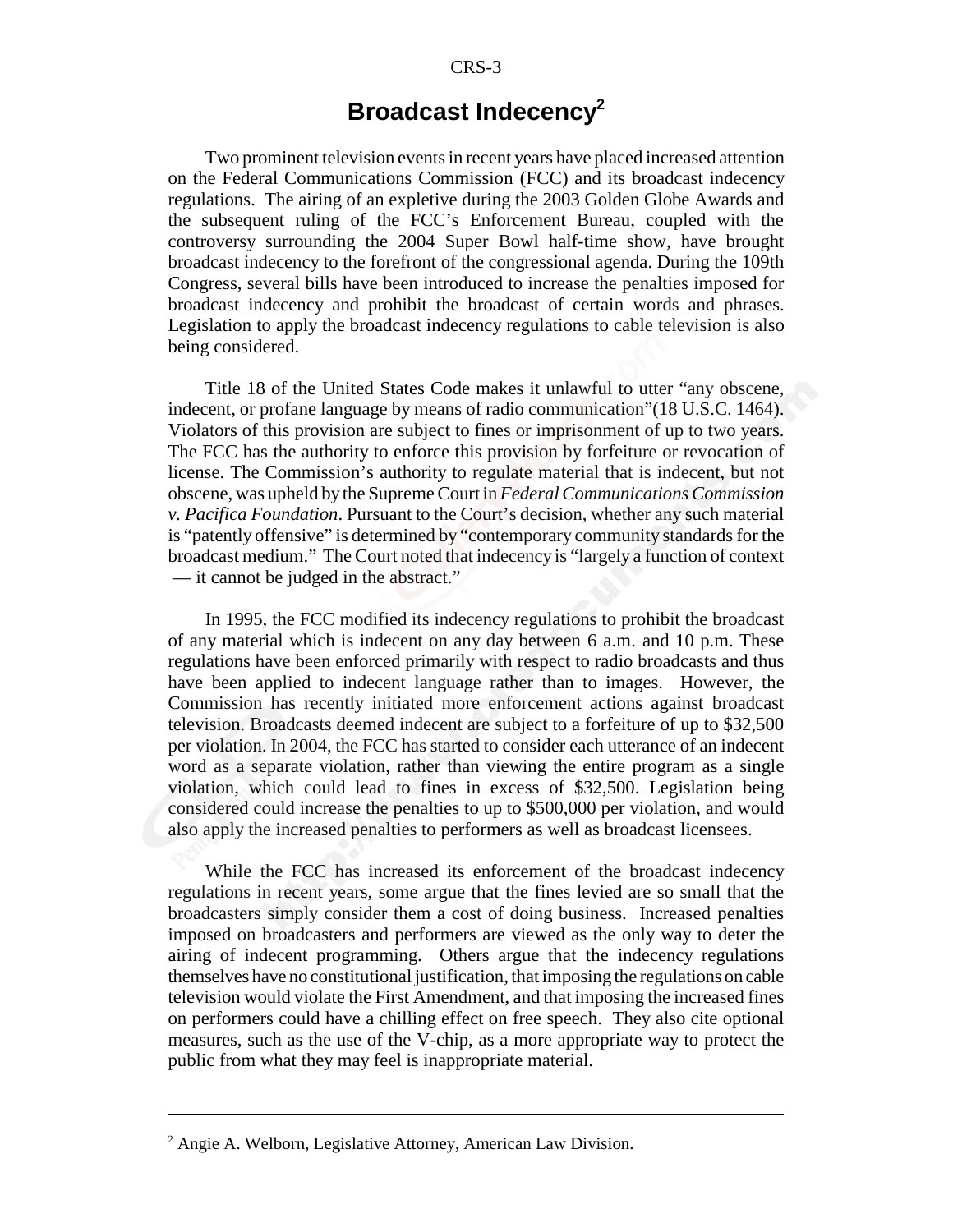#### **For Further Information**

CRS Report RL32222, *Regulation of Broadcast Indecency: Background and Legal Analysis*, by Angele A. Wellborn and Henry Cohen.

### **Digital Television Transition3**

Digital television (DTV) is a new service representing the most significant development in television technology since the advent of color television in the 1950s. DTV can provide sharper pictures, a wider screen, CD-quality sound, better color rendition, multiple video programming or a single program of high definition television (HDTV), and other new services currently being developed. The Telecommunications Act of 1996 (P.L. 104-104) provided that initial eligibility for DTV licenses issued by the Federal Communications Commission (FCC) would be limited to existing broadcasters. Because DTV signals cannot be received through existing analog televisions, the FCC decided to phase in DTV over a period of years, so that consumers would not have to immediately purchase new digital television sets or converters. Broadcasters were given new spectrum for digital signals, while retaining their existing spectrum for analog transmission so that they could simultaneously transmit analog and digital signals to their broadcasting market areas.

In 1997, Congress and the FCC set a target date of December 31, 2006 for broadcasters to complete their transition to DTV, cease broadcasting their analog signals, and return their existing analog television spectrum licenses to be auctioned for commercial services (such as broadband) or used for other purposes, such as public safety telecommunications. The Balanced Budget Act of 1997 (P.L. 105-33) required the FCC to grant extensions for reclaiming the analog television licenses in the year 2006 from stations in television markets where at least 15% of television households do not receive digital signals. Given the slower-than-expected pace at which digital televisions have been introduced into American homes, virtually no observers believed that the goal of digital televisions in 85% of American homes by 2006 would be reached, with the result that television stations would continue to broadcast both analog and digital signals past the 2006 deadline for an indefinite period of time. The key issue for Congress and the FCC has been: what steps should be taken by the government to further facilitate a timely, efficient, and equitable transition to digital television?

Paramount in this debate has been setting a "hard" and "date-certain" deadline for the digital transition and addressing the millions of American over-the-air households whose existing analog televisions will require converter boxes in order to receive television service after analog signals are turned off. The Deficit Reduction Act of 2005 (P.L. 109-171), signed by the President on February 8, 2996, resets the digital transition deadline at February 17, 2009, and allocates up to \$1.5 billion for a digital-to-analog converter box subsidy program, to be administered by the Department of Commerce. Remaining digital transition issues, not addressed by the

<sup>&</sup>lt;sup>3</sup> Lennard G. Kruger, Specialist in Science and Technology, Resources, Science, and Industry Division.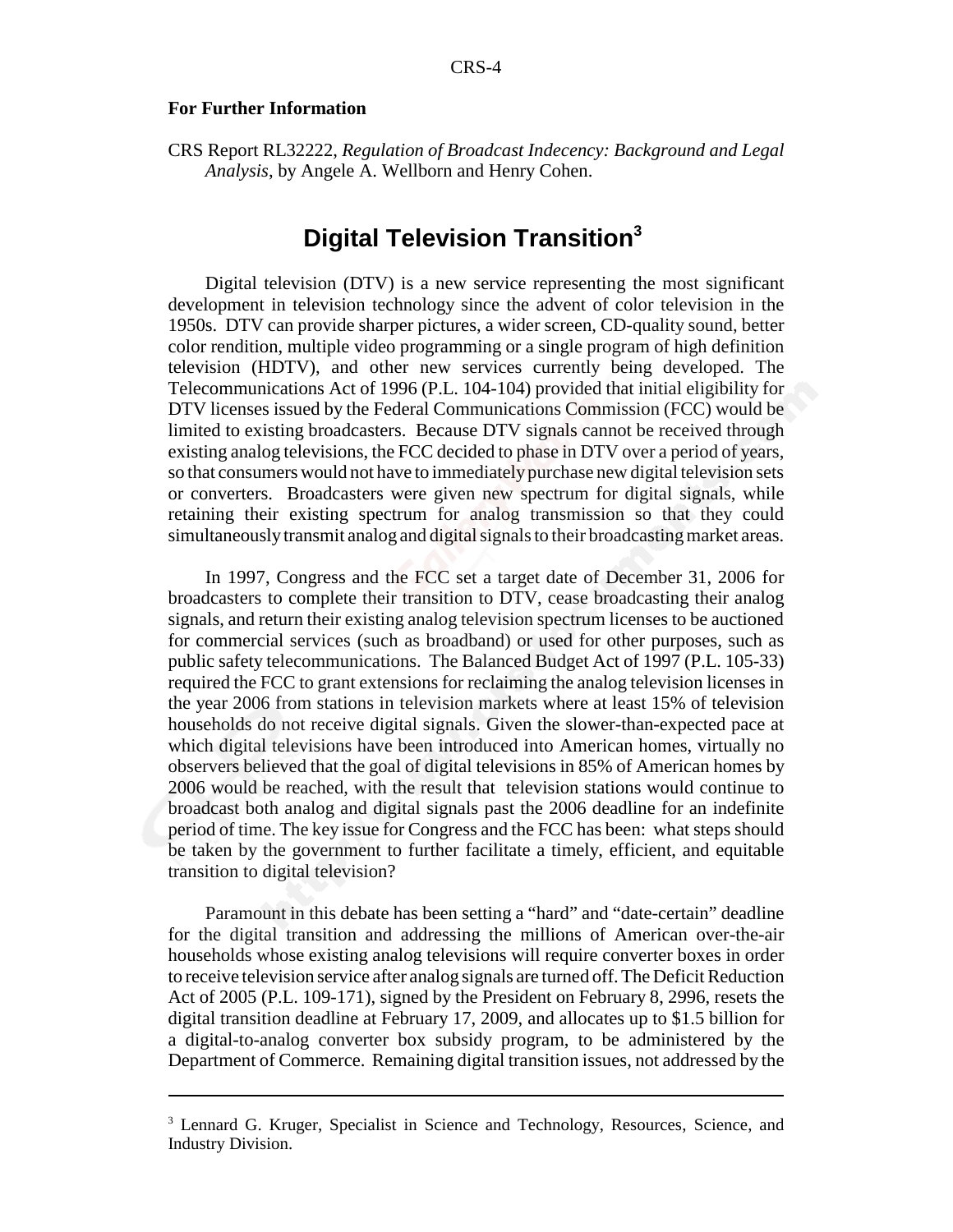Deficit Reduction Act of 2005, include whether Congress should mandate or permit "must carry" requirements for digital multicasts, "downconversion" of broadcasted digital to analog signals for cable and satellite households, and copyright protection technologies such as the "broadcast flag" and the "analog hole."

#### **For Further Information**

CRS Report RL31260, *Digital Television: An Overview*, by Lennard G. Kruger.

### **Federal Communications Commission Structure and Reform4**

The Federal Communications Commission (FCC), an independent Federal agency directly responsible to Congress, is charged with regulating interstate and international communications by radio, television, wire, satellite, and cable. Since it was established by the Communications Act of 1934, Congress has periodically called for varying degrees and types of FCC reform. The FCC has taken internal actions, most recently in 2002, to restructure itself in an attempt to improve its ability to oversee and regulate the changing telecommunications sector. However, some policymakers believe that the FCC has not met the needs of a changing telecommunications industry. If Congress undertakes a significant effort to revise existing telecommunications law, it could consider addressing provisions to further modify the FCC's structure and duties.

Suggestions for reform have ranged from modest reorganization to total agency abolishment. Other proposals include replacing the five commissioners with a single "telecommunications czar" and downsizing the agency by eliminating its regulatory functions and transforming it into an enforcement agency. More recently, the proposals for reform that have been suggested can be broadly grouped into two categories: (1) procedural changes made within the FCC or through Congressional action that would affect the agency's day-to-day operations, or (2) substantive policy changes requiring Congressional action that would affect how the agency regulates different services and industry sectors.

Some experts have suggested a number of procedural changes. One suggestion is to limit the time between the adoption and actual public release of an order. For example, the FCC often adopts orders and issues press releases with a summary of the order weeks or even months prior to releasing the order itself. Such a delay, critics claim, often results in confusion among the affected industry segments. Some policymakers are discussing instituting a "shot clock," which would require the FCC to issue the actual order within a set time frame once the order is adopted and a press release issued. Another procedural change which has gained support from a variety of policymakers, calls for the amendment of the Sunshine Act (P.L 94-409) requirements for meetings among commissioners. Current law limits to two the

<sup>4</sup> Patricia Moloney Figliola, Specialist in Telecommunications and Internet Policy, Resources, Science, and Industry Division.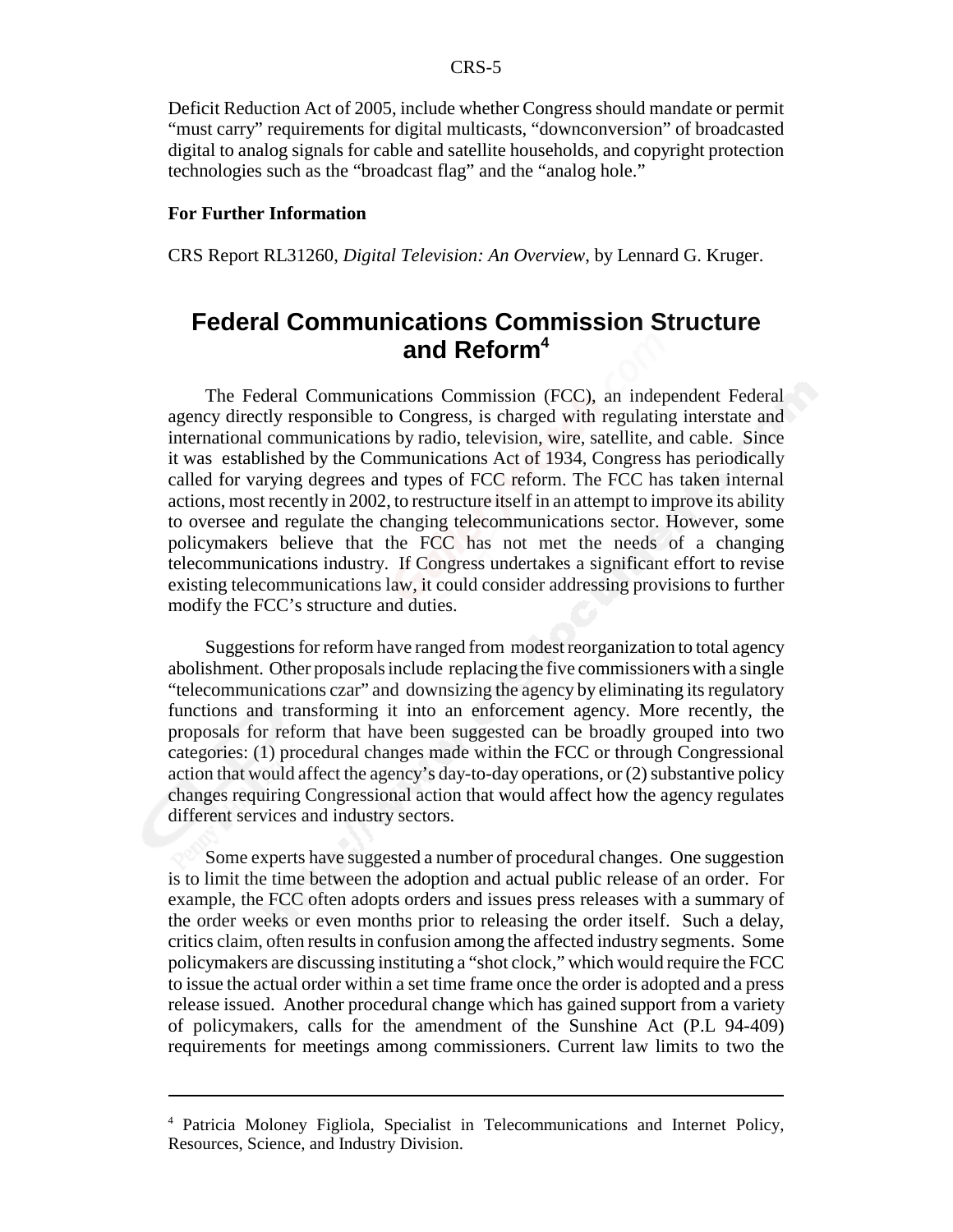number of commissioners that may meet outside the construct of an "official open meeting." While the intent of the law is to promote open discussion of issues, some contend that it may actually hinder discussion and inhibit the ability to forge compromises. Other procedural changes include limiting the time allowed to complete actions on license transfers for mergers/sales and license renewals and developing new and stronger enforcement mechanisms.

Even with what appears to be strong Congressional interest in FCC reform at this time, the substantive changes which some believe are needed to enable the FCC to effectively regulate the converged telecommunications industry may remain difficult to achieve. Without a congressional mandate for change, the FCC may find it difficult to conduct its work under the current structure and restrictions of the 1934 Act. If Congress chooses to revise the 1934 Act it may wish to consider what changes, if any, are needed to enable the FCC to perform its duties in a changing telecommunications environment.

#### **For Further Information**

CRS Report RL32589, *The Federal Communications Commission: Current Structure and its Role in the Changing Telecommunications Landscape*, by Patricia Moloney Figliola.

### **Intercarrier Compensation5**

Intercarrier compensation refers to the payments that carriers make to one another when more than one carrier's network is used to complete a telephone call or other electronic communication. Under current statutory requirements and regulatory rules, these payments vary widely (from 0.1 cents to 5.1 cents per minute), even though in each case basically the same transport and switching functions are provided. Payments depend on two factors: the classification of the interconnecting party (i.e., whether the entity is a local exchange carrier, a long distance carrier, a wireless carrier, or an information service provider); and the classification of the service (i.e., whether the service is telecommunications or information, local or long distance, or interstate or intrastate). The Federal Communications Commission (FCC) is currently examining proposals to modify the intercarrier compensation system and Congress may also wish to address this issue and provide guidance as part of its review of existing telecommunications law.

 As markets move from a regulated monopoly towards a competitive model, nondiscriminatory intercarrier compensation reform is considered to be vital to the development of a competitively neutral regulatory regime. There is general agreement that in today's competitive environment, such reform is needed, but the details of how this should be accomplished remain open to debate. There is consensus, however, that the system as currently designed tends to have the following negative effects: distorts investment and undermines efficient competition

<sup>&</sup>lt;sup>5</sup> Charles B. Goldfarb, Specialist in Industrial Organization and Telecommunications Policy, Resources, Science, and Industry Division.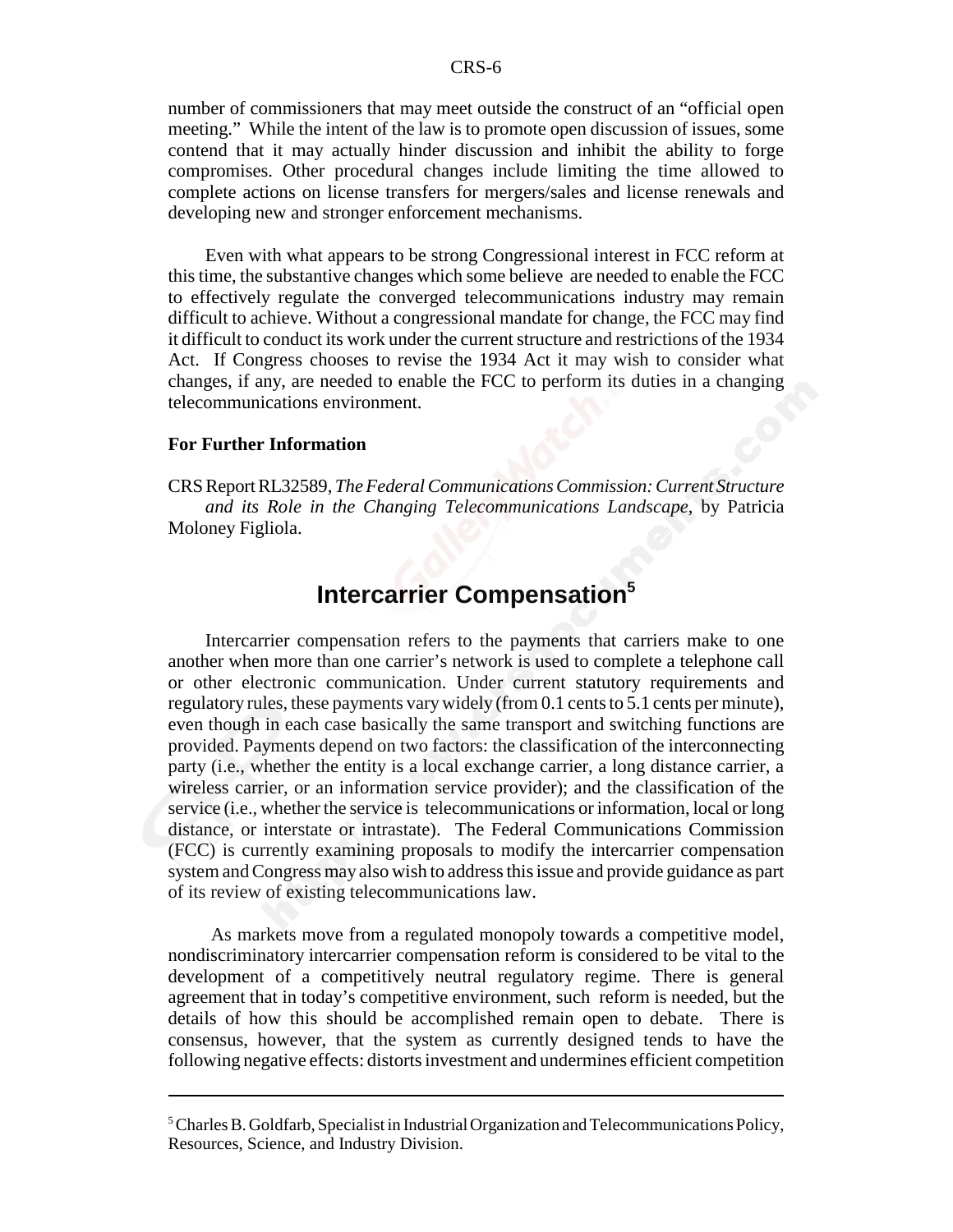by providing artificial advantages/disadvantages to service providers; stifles innovation by causing uncertainty about the intercarrier compensation regime to which new services will be subject; encourages providers to make business decisions based on the artificial rates set for intercarrier compensation, rather than on true underlying costs; discourages carriers from offering large baskets of minutes or unlimited calling at a fixed price, contrary to the preference of many consumers; requires carriers to expend millions of dollars and scarce information technology resources developing systems to identify, or dispute, the classification of traffic; and undermines the stability of universal service subsidy funds.

At the same time, in some quarters, there is resistance to comprehensive intercarrier compensation reform because of concerns that some carriers and some consumers may be harmed by the changes. Reform is likely to result in an increase in end-user subscriber line charges, (i.e., the fixed charges that all subscribers pay on a monthly basis to connect to the telecommunications network). Various consumer groups argue that the shifting of such costs from carriers to consumers would unfairly burden low-usage and low-income customers. Reform also is likely to reduce the intercarrier compensation revenues of rural local exchange carriers, placing further pressure on the Universal Service Fund (USF), a mechanism which is currently facing its own issues. (See section on Universal Service Fund Reform, below.) Furthermore, reform is likely to require modification of intrastate intercarrier compensation rates, which lie within the jurisdiction of state regulatory commissions. Some observers have questioned whether the FCC can undertake such reform without active state involvement.

#### **For Further Information**

CRS Report RL32889, *Intercarrier Compensation: One Component of Telecom Reform*, by Charles B. Goldfarb.

### **Media Ownership Rules<sup>6</sup>**

The Federal Communications Commission's (FCC's) media ownership rules are intended to foster the three primary goals of U.S. media policy — competition, diversity of voices, and localism. These rules set restrictions on the number of broadcast television or radio stations an entity can own or control in a single market; the "cross-ownership" of newspapers and broadcast stations or of television and radio stations within a single market; and the number of broadcast television stations a single network can own nationally. The assumption underlying these rules is that undue consolidation of media ownership could harm competition, diversity, or localism. In 2003, the FCC adopted new rules that generally relaxed multiownership restrictions. The  $108<sup>th</sup>$  Congress modified the national television ownership rule reducing the 45% ownership cap adopted by the FCC to 39%. The U.S. Court of Appeals for the Third Circuit stayed and remanded the other FCC rules. In June 2005 the U.S. Supreme Court declined to consider an industry appeal

<sup>&</sup>lt;sup>6</sup> Charles B. Goldfarb, Specialist in Industrial Organization and Telecommunications Policy, Resources, Science, and Industry Division.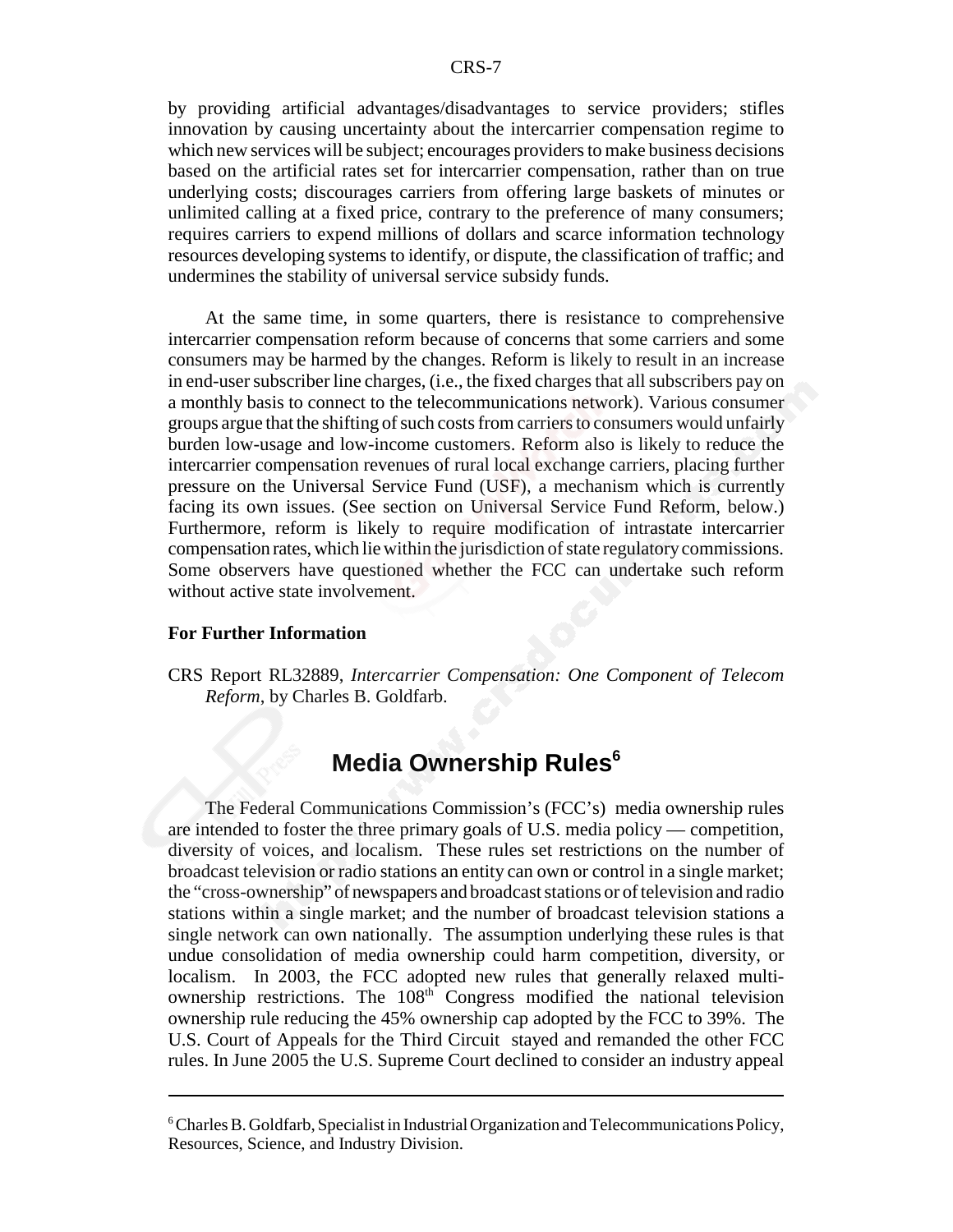of a case that overturned the FCC's rules. On June 21, 2006, the FCC adopted, but did not release, a Further Notice of Proposed Rulemaking seeking comment on how to address the issues raised by the Third Circuit and initiating a statutorily required quadrennial review of all of its media ownership rules. Congress may choose to provide guidance as the FCC rewrites its rules to meet the requirements of the Appeals Court.

Some parties have argued that the rules now in place are not in the public interest because they block mergers that might be beneficial. For example, there may be situations in which a small-market television station could not afford to provide in-depth news coverage on its own, but could do so if it were allowed to combine its news gathering facilities and staff with a newspaper in the same market. More broadly, these parties claim that greater consolidation than is allowed under current rules would yield a more financially stable media sector better able to serve local communities. They argue that the Internet, cable television, satellite television, and satellite radio now provide enough independent media outlets in most locations to ensure competition, diversity of voices, and localism even if further consolidation were to occur.

Others have argued that loosening current media ownership restrictions would result in mergers that would directly reduce the number of independent voices, lessen competition, and reduce local programming. They claim that the new technologies — Internet, cable, and satellite television and radio — provide very little local programming.

One key aspect of this debate is whether it is better to review proposed media mergers by using a "bright-line" rule that allows a combination to occur so long as the merged entity would not exceed the maximum number of media outlets an entity may own or control in a market; or by performing a case-by-case analysis of the market impact of each proposed merger. Proponents of a bright-line rule argue that such an approach provides certainty to the merging parties, as opposed to the uncertainty associated with a lengthy regulatory review. Proponents of case-by-case analysis claim that today's media marketplace is characterized by very large, vertically integrated companies that may own or control broadcast stations and networks, cable channels, program production studios, and even satellite or cable distribution networks. They argue that a simple bright line test fails to identify the unique impact on competition, diversity, and localism of a merger involving a large vertically integrated company.

Since there are other public policies also intended to foster competition, diversity, and localism — for example, utilizing the spectrum more efficiently to create additional voices, fostering the development and deployment of new technologies that may provide additional voices, maintaining public interest obligations on existing broadcast licenses to foster localism — one part of the debate has been how the ownership rules and these other policies can work to reinforce, supplement, or substitute for one another.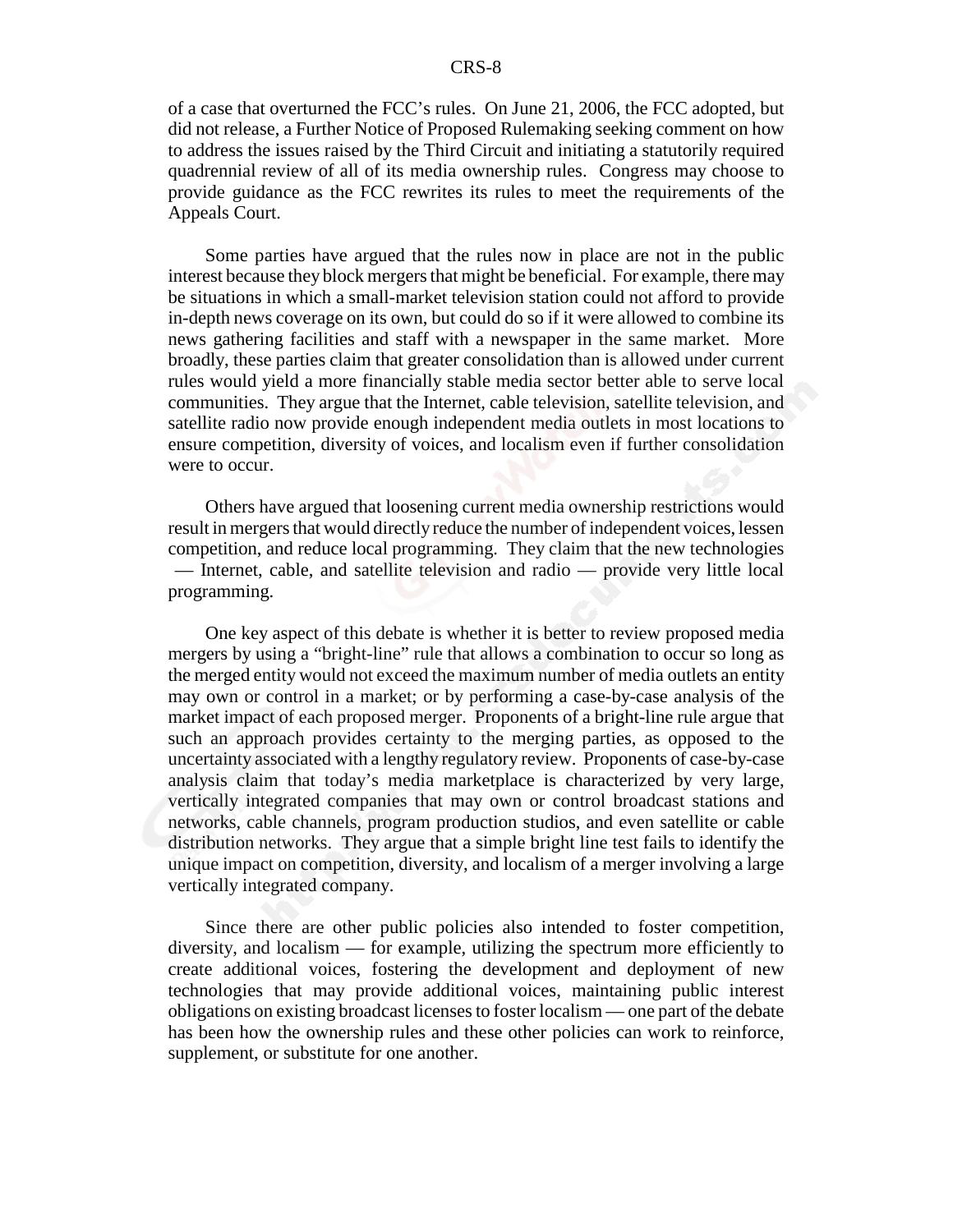#### **For Further Information**

CRS Report RL31925, *FCC Media Ownership Rules: Current Status and Issues for Congress*, by Charles B. Goldfarb.

### **Municipal Deployment of Broadband7**

One purpose of the 1996 Telecommunications Act of 1996 was to foster and encourage competition among providers of telecommunications services. In the 1996 Act, Congress barred states from "prohibiting the ability of any entity to provide any interstate or intrastate telecommunications service." (47 U.S.C. 253 (a)). Some states have in recent years passed laws that prohibit or limit local governments from providing telecommunications services. An effort to challenge such a law in Missouri by municipalities offering local communications services in the state was heard before the U.S. Supreme Court in 2004 (Docket Number 02-1238). The Court ruled that "entity" was not specific enough to include state political divisions. If Congress wished to specifically protect both public and private entities, they could do so by amending the language of the law. This decision, plus the steady improvement in broadband communications technologies that municipalities wish to have available in their communities, have provided fuel for a policy debate about access to broadband services. The central debate is whether municipal broadband services are part of essential infrastructure — like electrical power or water — with many benefits, including stimulus to the local economy, or whether they provide unfair competition that distorts the marketplace and discourages commercial companies from investing in broadband technologies.

The two main broadband technologies that are particularly attractive to communities (in part because they support existing community services such as Internet access for schools and communications for public safety) are fiber-opticbased networks and wireless access. The spread of wireless access to the Internet, commonly referred to as Wi-Fi, and anticipated advances in wireless technology are modifying the business case for broadband. Networks that depend on a fiber-optic cable backbone are capital-intensive and usually most profitable in high-density urban areas. A number of rural communities have used their resources to install fiber-optic broadband services in part because they were too small a market to interest for-profit companies. The technology for Wi-Fi costs less and has a wider geographic reach, broadening the size of potential markets for broadband. Most of the discussion about the municipal provision of broadband applies generally to all types of broadband services. However, it is the long-term profit potential of Wi-Fi and its successor technologies that are apparently spurring commercial wireless service providers to lobby against municipal competition. In particular, the fact that municipalities in urban areas are creating Wi-Fi networks and providing, among other services, free access to HotSpots (wireless links to the Internet) is viewed as a threat to commercial companies and a form of unfair competition. Many municipalities have installed free Wi-Fi zones (including New York and Chicago;

<sup>&</sup>lt;sup>7</sup> Linda K. Moore, Analyst in Telecommunications and Technology Policy, Resources, Science, and Industry.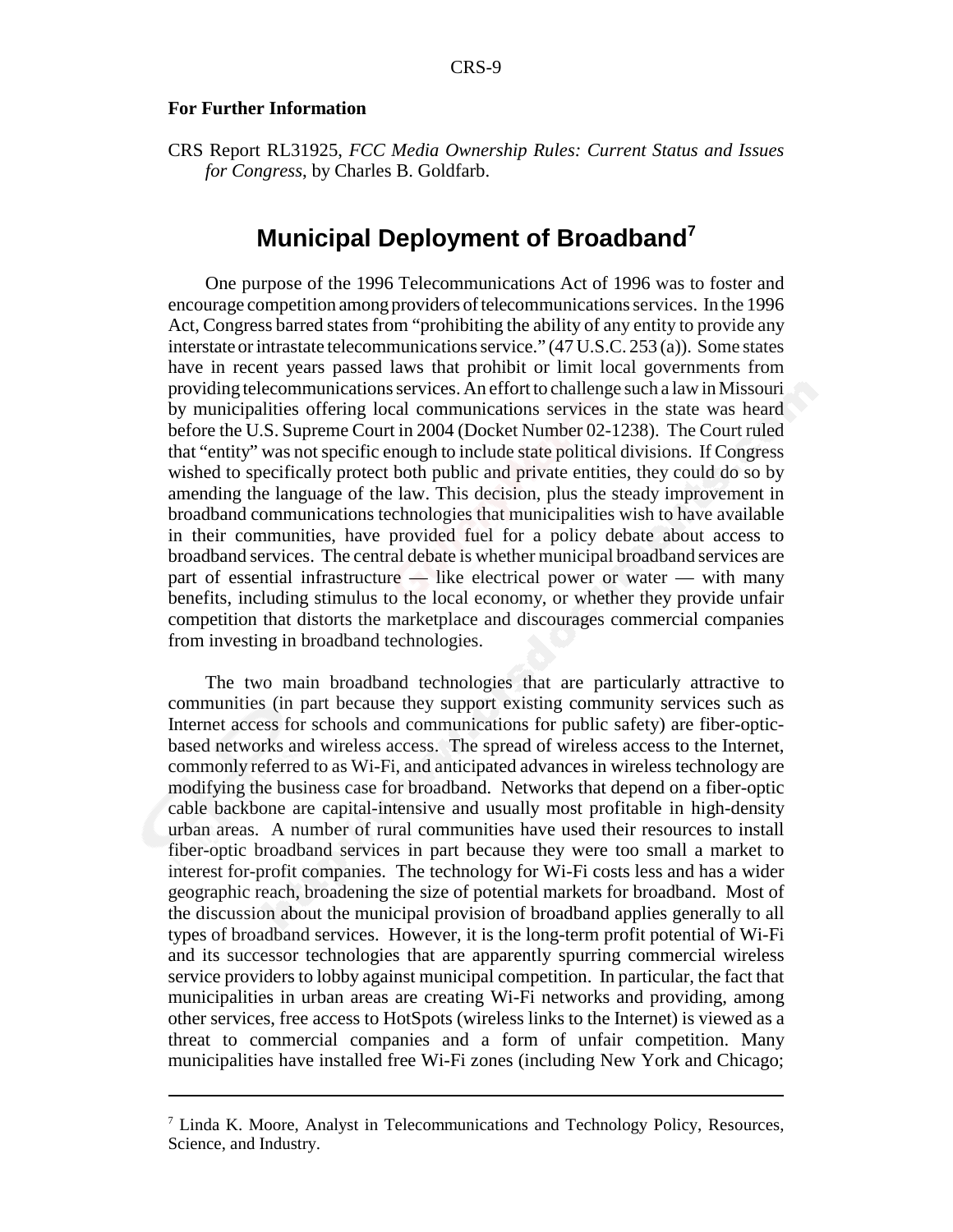one is planned for the entire city of Philadelphia). The cities argue that generally available access to the Internet through wireless connections has become an urban amenity, arguably a necessity, in sustaining and developing the local economy. Municipal Wi-Fi also provides the opportunity to improve social services and Internet access in disadvantaged communities that often are not served by fiber optic networks.

The fierce debate around public-sector provision of what some consider to be a private-sector service is expected to continue. Increasingly, Congress can expect pressure from advocates from both sides to clarify the language of Section 243 or to take some other action that addresses the issue.

#### **For Further Information**

CRS Report RS20993, *Wireless Technology and Spectrum Demand: Advanced Wireless Services*, by Linda K. Moore.

### **Public Safety Communications<sup>8</sup>**

The lack of communications interoperability for first responders at the World Trade Center on September 11, 2001 has been widely recognized as a possible contributing cause of unnecessary deaths. The 9/11 Commission urged that Congress take prompt action to assure the release of spectrum at 700 MHz — allocated for public safety, but not released — to support needed interoperable networks. To meet the needs for increased spectrum for public safety and to facilitate the clearing of spectrum for revenue-generating auctions, Congress included measures in the Deficit Reduction Act of 2005 (P.L. 109-171) that release spectrum at 700 MHz by 2009.

New and emerging technologies have positioned wireless companies as equal competitors to broadcasters and cable companies, among others, in providing communications, information, and other services. The allocation and effective management of spectrum has become an essential component of telecommunications policy as well as public safety policy. Congress could consider plans for future spectrum allocations that meet public safety needs as well as other uses such as commercial applications, defense, aviation, maritime activity, and medical telemetry. Congress might also consider the extent to which the current regulatory framework for telecommunications and other media helps or hinders social goals associated with public safety. Social benefits might include assuring access to wireline or wireless lifeline telecommunications, supporting 911 call centers, or expanding emergency alert networks. Broader-based policy decisions can also have an impact. For example, call centers and emergency alert systems can benefit from web-enabled communications capability; interoperability at all levels of communications benefits from digital technologies.

<sup>&</sup>lt;sup>8</sup> Linda K. Moore, Analyst in Telecommunications and Technology Policy, Resources, Science, and Industry.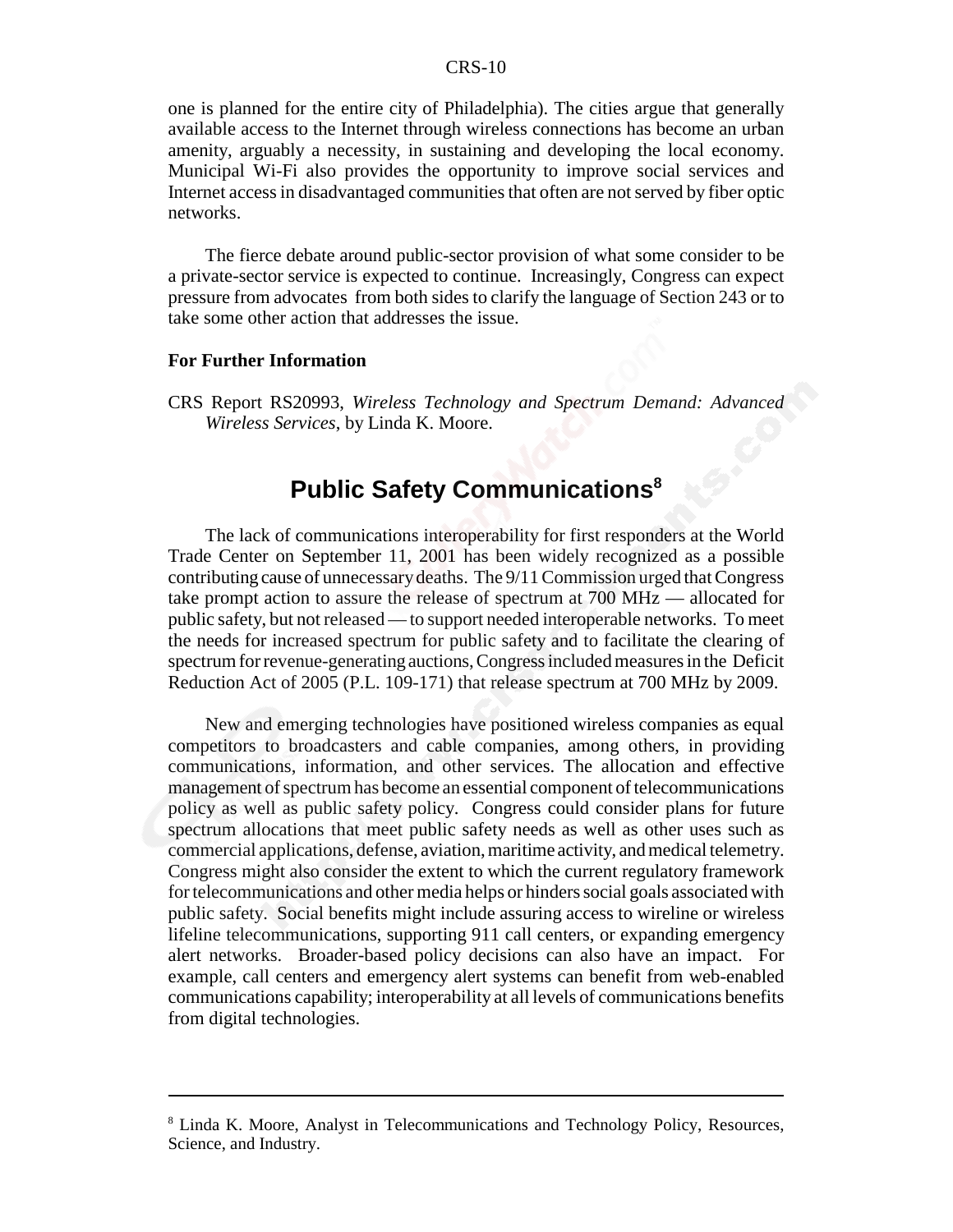The long-term goal for public safety communications is to create a seamless network of emergency communications that integrates every level of emergency response from the initial warning or call for help, through the process of rescue, and during the recovery stages. Congress currently tends to treat these aspects as discrete problems, with different policies. For example, at the federal level, some of the technical requirements for 911 calls are regulated by the Federal Communications Commission (FCC) and some 911 programs receive funding from the Department of Transportation; federal planning for emergency alert systems occurs primarily within the Department of Homeland Security, with key technology provided by the National Oceanic and Atmospheric Administration (NOAA); federal planning and funding for emergency communications is the responsibility of different directorates within the Department of Homeland Security; and spectrum planning is managed by the National Telecommunications and Information Administration (NTIA), at the Department of Commerce, and by the FCC. Spectrum policy for public safety is in turn bifurcated with the NTIA handling federal spectrum use and the FCC dealing with state and local public safety spectrum needs

#### **For Further Information**

CRS Report RL32594, *Public Safety Communications Policy*, by Linda K. Moore.

### The "Savings Clause" and Monopoly Issues<sup>9</sup>

The 1996 Telecommunications Act contains an antitrust "savings clause" that specifically states that neither the 1996 Act nor any amendment to it should "be construed to modify, impair, or supercede the applicability of any of the antitrust laws" (section 601(b)(b), codified at 47 U.S.C. § 152, note). In *Verizon Communications, Inc. v. Law Offices of Curtis V. Trinko* (540 U.S. 398 2004), the Supreme Court denied the antitrust claim advanced by a consumer of telecommunications services against a local exchange carrier (Verizon) that had previously been subject to regulatory discipline by both the Federal Communications Commission and the New York Public Service Commission. According to the Court, the fact that Verizon had been found to have breached its duty under the Telecommunications Act of 1996 to adequately share its network with telecommunications companies — including AT&T, which provided service to Trinko — wishing to provide competitive local exchange services did not provide sufficient basis for finding a violation of the antitrust laws. Despite the existence of the "antitrust-specific savings clause," the Court said, "the act does not create new claims that go beyond existing antitrust standards."

*Trinko* was received unfavorably by both the chairman and ranking minority member of the House Judiciary Committee, and by numerous commentators and members of the so-called "competitive telecom industry." The ruling has also led to questions about its impact on the antitrust law's prohibition against monopolization, creating particular apprehension about the fate of the "essential facilities" ("bottleneck,"with reference to telecommunications) doctrine. That doctrine, whose

<sup>9</sup> Janice E. Rubin, Legislative Attorney, American Law Division.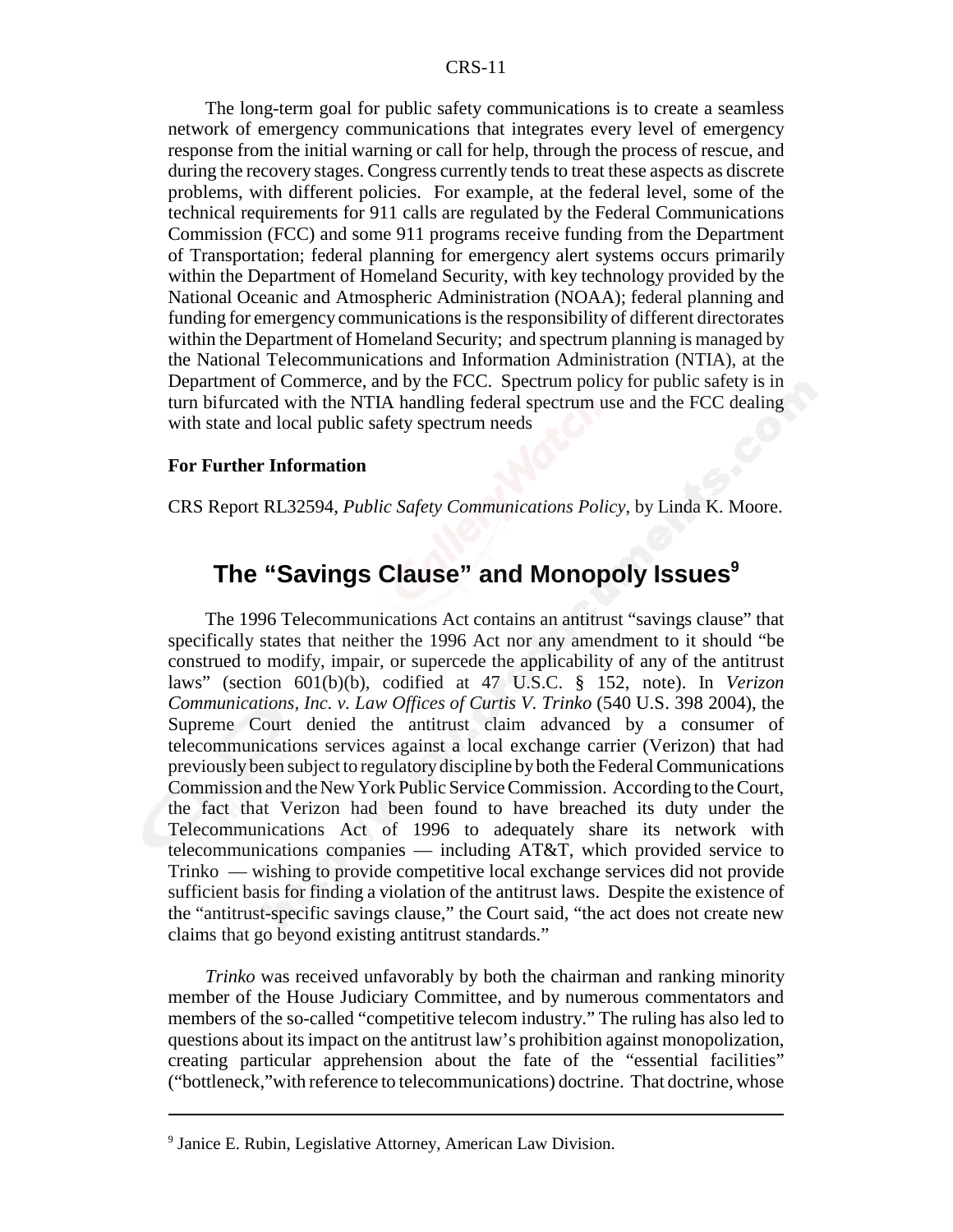validity was seemingly questioned by the *Trinko* Court, has been thought to require that the proprietor of a facility deemed essential to a competitor's ability to compete share that facility with the competitor, assuming that such sharing is feasible and the competitor is not reasonably able to duplicate the facility.

On the other hand, the chairman of the House Energy and Commerce Committee, who at that time was Representative Tauzin, received the decision with approval. In addition, there are those who believe that *Trinko* did no violence to the saving clause: they reason, as the Court appeared to, that absent the 1996 Act's imposition on local exchange carriers of the obligation to deal favorably with competitors, Verizon violated no existing obligation under the antitrust laws. In a statement to the Senate Judiciary Committee, made just prior to the decision, R. Hewitt Pate, Assistant Attorney General, Antitrust Division, Department of Justice, noted that "passage of the 1996 Act did not have the effect of increasing any party's obligations under the antitrust laws," and that it is "important to preserve the distinction between a violation of the Telecommunications Act and a violation of the Sherman Act."

If Congress chooses to address this issue as part of a possible revision of existing telecommunications law there are at least four options available. Congress could choose to allow the current law to remain unchanged with respect to the savings clause; it could amend the savings clause to clarify that the phrase, "the antitrust laws," means the literal words of the statutory provisions but excludes any judicial interpretation of them; it could amend the enforcement provisions of the act so that even if there had already been regulatory action, certain provisions of the act would remain enforceable by private individuals who are not competitors of LECs; or, it could characterize a violation of any (or some) mandatory, competitive obligation(s) of the act as prima facie evidence of violation of the antimonopoly provision of the antitrust laws  $(15 \text{ U.S.C.} \text{ § } 2)$ . The last three might have the effect of providing the breadth of private action some members apparently thought they had assured in the 1996 Act.

#### **For Further Information**

CRS Report RS20241, *Monopoly and Monopolization — Fundamental But Separate Concepts in U.S. Antitrust Law*, by Janice E. Rubin.

### **Spectrum Auctions<sup>10</sup>**

The Communications Act of 1934, as amended primarily by the Telecommunications Act of 1996 and by the Balanced Budget Act of 1997, gives the Federal Communications Commission (FCC) the authority to allocate spectrum and to conduct auctions.

<sup>&</sup>lt;sup>10</sup> Linda K. Moore, Analyst in Telecommunications and Technology Policy, Resources, Science, and Industry Division.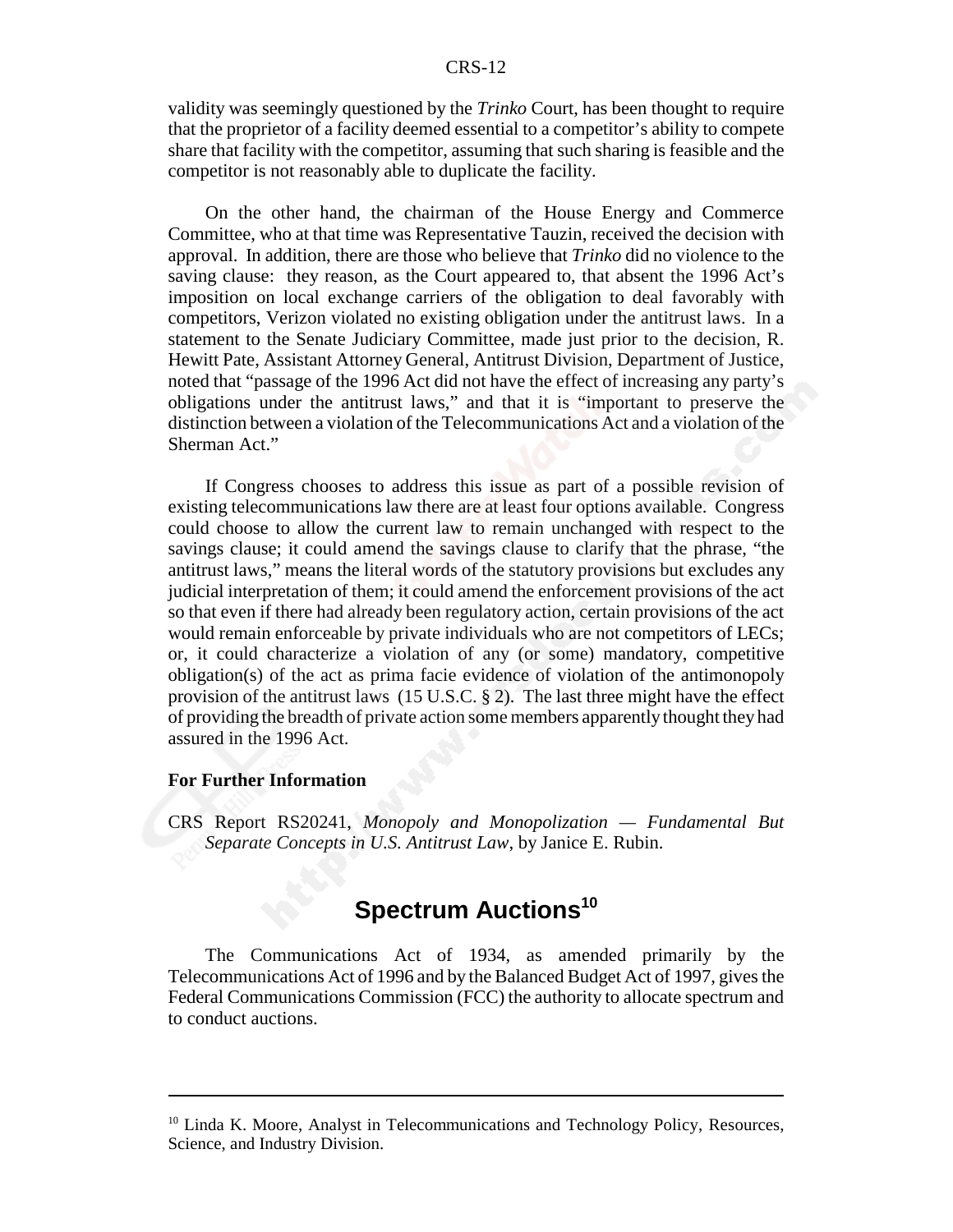The Balanced Budget Act of 1997 (47 U.S.C. 153) contained several spectrum management provisions. It amended Section 309(j) of the Communications Act to expand and broaden the FCC's auction authority and to modify other aspects of spectrum management. Whereas previous statutes gave the FCC the authority to conduct auctions, the Balanced Budget Act required the FCC to use auctions to award ownership in mutually exclusive applications for most types of spectrum licenses. The Telecommunications Act of 1996 contains provisions about spectrum policies for broadcasters (47 U.S.C 336) and provides for the creation of a Telecommunications Development Fund to receive interest earned on spectrum auction escrow accounts  $(47 \text{ U.S.C. } 309 \text{ (j) } (8) \text{ (C)}).$ 

Spectrum policy issues before Congress are characterized by economic, technological, and regulatory complexity. An increasing number of public comments have criticized the effectiveness of spectrum management and policy in the United States. Proceeds from spectrum sales are presently attributed to general revenue in the U.S. Budget (47 U.S.C 309(j) (8) (A)). The  $108<sup>th</sup>$  Congress asked the Government Accountability Office (GAO) to prepare a study regarding the allocation of spectrum licenses, due by October 2005 [P.L. 108-494, Title II, Sec. 209 (a)]. The study (*Strong Support for Extending FCC's Auction Authority Exists, but Little Agreement on Other Options to Improve Efficient Use of Spectrum,* December 2005, GAO-06-236) concluded that auctions were generally perceived as a desirable way to allocate spectrum. The GAO could not find evidence that market participants that had bought spectrum were at a disadvantage in competing with service providers who had been assigned spectrum. It found that the high cost of developing infrastructure was a barrier to market entry and that this cost was more significant in shaping competition and pricing decisions than the cost of spectrum. Many findings were inconclusive and the GAO recalled that in an earlier study it had recommended the creation of an independent commission to examine spectrum management.

#### **For Further Information**

CRS Report RL31764, *Spectrum Management: Auctions*, by Linda K. Moore.

### **Universal Service Fund Reform<sup>11</sup>**

The universal service concept, as originally designed, called on the Federal Communications Commission (FCC) to establish policies to ensure that telecommunications services are available to all Americans, including those in rural, insular, and high cost areas, at reasonable rates. The Telecommunications Act of 1996 (P.L.104-104) not only codified this long standing commitment, but also expanded the concept to include, among other principles, that universal service support be made available to qualifying schools, libraries, and rural healthcare providers, and other nontraditional providers known as eligible telecommunications carriers (ETCs.). Over the years the universal service concept fostered the development of various FCC policies and programs, and in 1983 an explicit

 $11$  Angele A. Gilroy, Specialist in Telecommunications Policy, Resources, Science, and Industry Division.